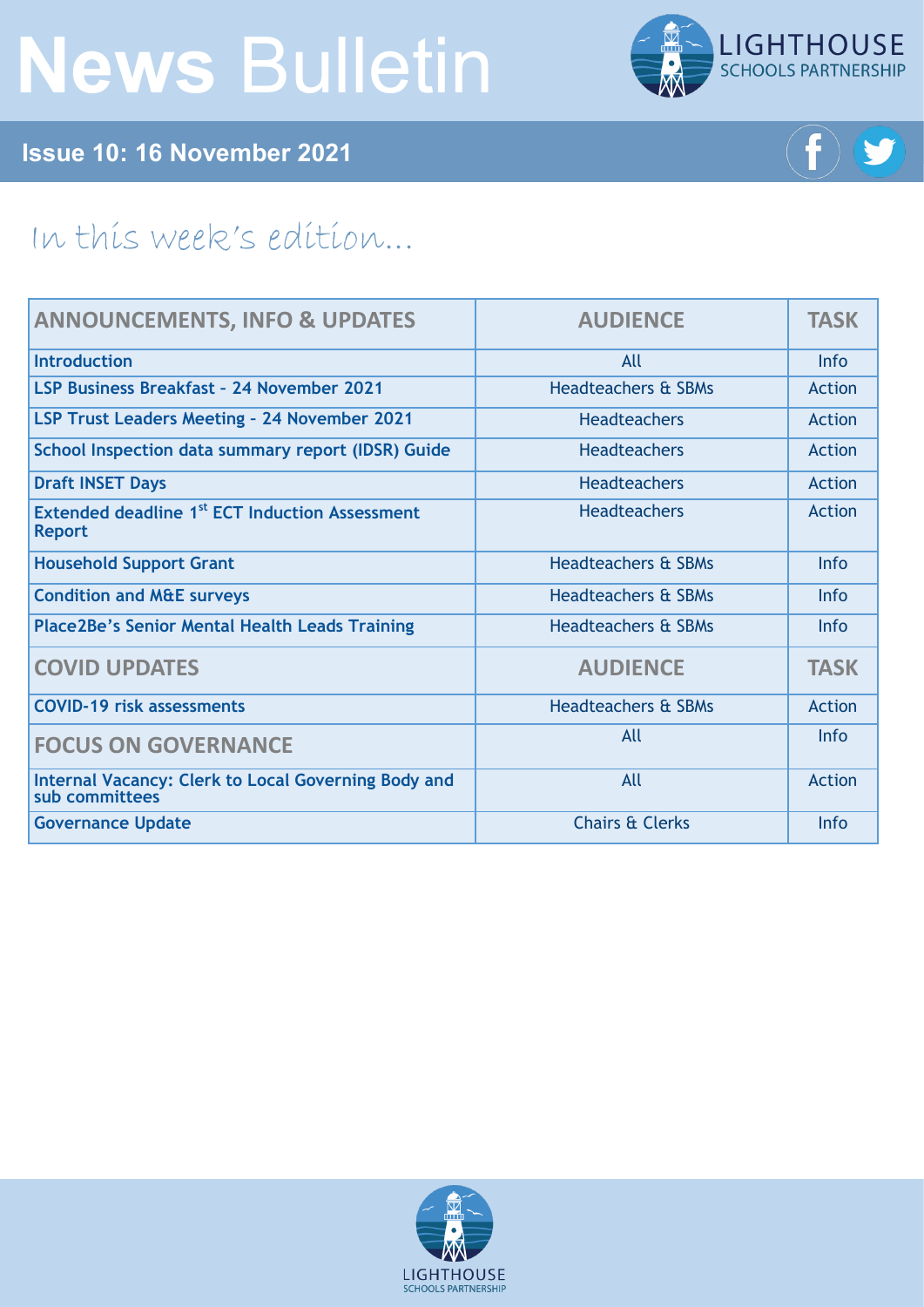## <span id="page-1-0"></span>**Introduction**

I can start with the excellent news that yesterday St Andrews CEVC Primary School in Congresbury received RSC consent to join out Trust. I am delighted by this as we have already begun working very positively with St Andrew's and also receiving the benefit of their experience and expertise. The pastoral provision at St Andrew's is a remarkable strength of the school and we are already sensing the resource that this brings our Trust. We are working towards a 1<sup>st</sup> March conversion date. As both the RSC and the Church of England are giving a much stronger steer to maintained schools and SATs to become part of a bigger Trust, we might expect a little more growth this year. St Andrew's represents exactly the sort of joiners that we want: schools in our geographical area who can generously give and gratefully receive in full partnership.

On a more mundane note, thank you to all the leaders and governors who have been part of the annual teacher/headteacher appraisal marathon. We reach the finishing line on Thursday evening at the Trustees' Staffing and Pay Committee and will be issuing annual pay statements to Headteachers after that. I know what a lot of work goes on with this.

:

*Gary*

## **LSP Business Breakfast – 24 November 2021**

You will have received the invitation (from Clare Giordmaine) giving details of the LSP Business Breakfast taking place on Wednesday, 24 November 2021 from 07:30 at Backwell School. The guest speaker is Tim McCoy, Head of Communications for EDF (and former BBC journalist). If you are  $\bar{\ }$ planning to attend, please can you respond to Clare cgiordmaine@lsp.org.uk as soon as possible so numbers can be finalised.

## **LSP Trust Leaders Meeting – 24 November 2021**

We plan to hold the LSP Leaders meeting from 09:30 at Backwell School, straight after the Business Breakfast. The agenda for the Leaders meeting will include a session on the behaviours and skills we can use to ensure that good practice is consistently embedded across our schools. The agenda will be circulated ahead of the meeting. There will also be the usual round of updates. The meeting is likely to be shorter than usual as there is a further session for HTs and other senior leaders on 1 December. Please confirm your attendance to [jnorris@lsp.org.uk](mailto:jnorris@lsp.org.uk)

## **School Inspection data summary report (IDSR) Guide**

On Friday, Ofsted published its 'School inspection data summary report (IDSR) guide' with new data for November 2021. The main changes to the guide are:

- The inclusion of the latest 2021 contextual data.
- A new section for 2021 subject entries.
- New terminology for suspensions.
- An update to the supporting tables spreadsheet.
- An update to the sentence master list updated to reflect minor changes.

The full guide can be read [here.](https://theschoolbus.us10.list-manage.com/track/click?u=08e15c8da9e9682a8c29ca704&id=548b0d22f1&e=2aee3da12c) You can access your school's IDSR directly following the instructions in the 'Download your school's Ofsted IDSR' section of the guide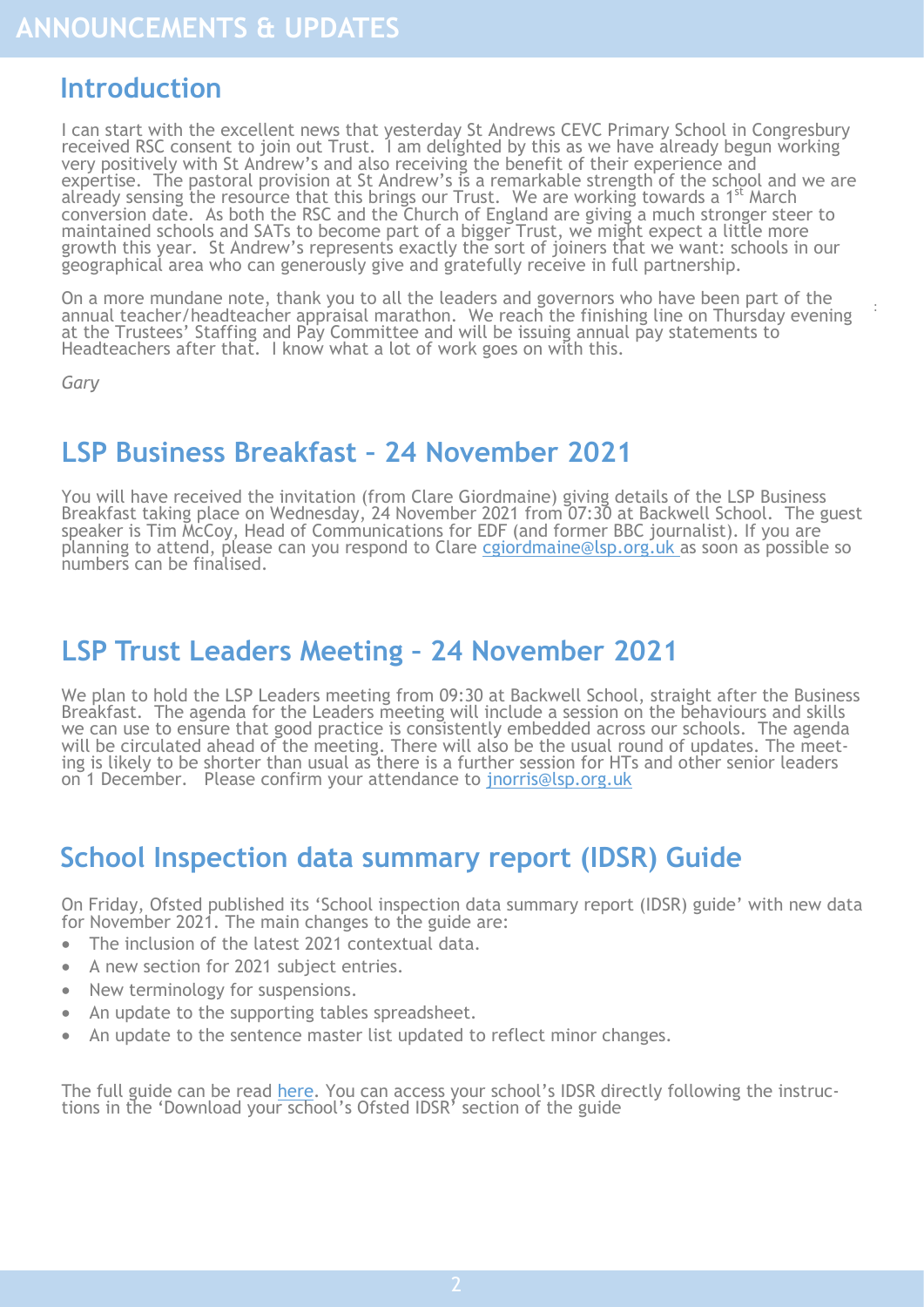## <span id="page-2-0"></span>**Draft INSET Days**

Below are the suggested dates for INSET days for next academic year. Please could all schools respond if you are happy with these and give any other feedback using the Microsoft Form for [Primary](https://forms.office.com/Pages/ResponsePage.aspx?id=-Iolp0FXrkKtRDgOpwxaANpGu0imqDhPu5ms-NKp7RRUOUw0RUdEMTVBUERTVTBYVkFGQzQxNVdWNS4u) and [Microsoft Form for Secondary.](https://forms.office.com/Pages/ResponsePage.aspx?id=-Iolp0FXrkKtRDgOpwxaANpGu0imqDhPu5ms-NKp7RRUQVMxQk9RSTRMSzhWUVFKVTU3SVAzR0ZaRS4u) Please complete this by the end of the day on Monday 22nd November. Final decisions will be announced immediately after this.

Secondaries are asked to bear in mind the impact of attendance in their feeder LSP primary schools when considering other dates.

Suggested Primary Dates

Thursday 1st Sept Friday 2nd Sept Monday 31st Oct - Trust INSET for primary Tuesday 3rd Jan Monday 5th June

Suggested Secondary Dates

Thursday 1st Sept Friday 2nd Sept Further day in term 1/2 Tuesday 3rd Jan Friday 10th Feb Shared secondary INSET

## **Extended deadline 1st ECT Induction Assessment Report**

The deadline for the 1<sup>st</sup> Induction Assessment report for full time teachers has been extended to **10th December**. A copy of the Progress Review Meeting Report can be found *[here](https://foldr.lsp.org.uk/public/P8LBW)*. There is an exemplar of the Progress Review Meeting Report on page 43, Appendix E of the FCTSHA ECT Guide. Our respective ABs will be requesting a sample of these completed reports on or after that date.

You can contact the North Somerset team with ECT Induction assessment queries via:

| $\Rightarrow$ Carol Gair     | AB Lead for FCTSHA | cgair@backwellschool.net                             |
|------------------------------|--------------------|------------------------------------------------------|
| $\Rightarrow$ Helen Twiggs   |                    | AB Administrator FCTSHA htwiggs@backwellschool.net   |
| $\Rightarrow$ Vicky Fletcher |                    | AB Administrator FCTSHA vfletcher@backwellschool.net |
|                              |                    |                                                      |

And the BANES team via:

| AB Lead for FCTSHA<br>Jayne Martin<br>$\Rightarrow$ | jane.martin@clf.uk |
|-----------------------------------------------------|--------------------|
|-----------------------------------------------------|--------------------|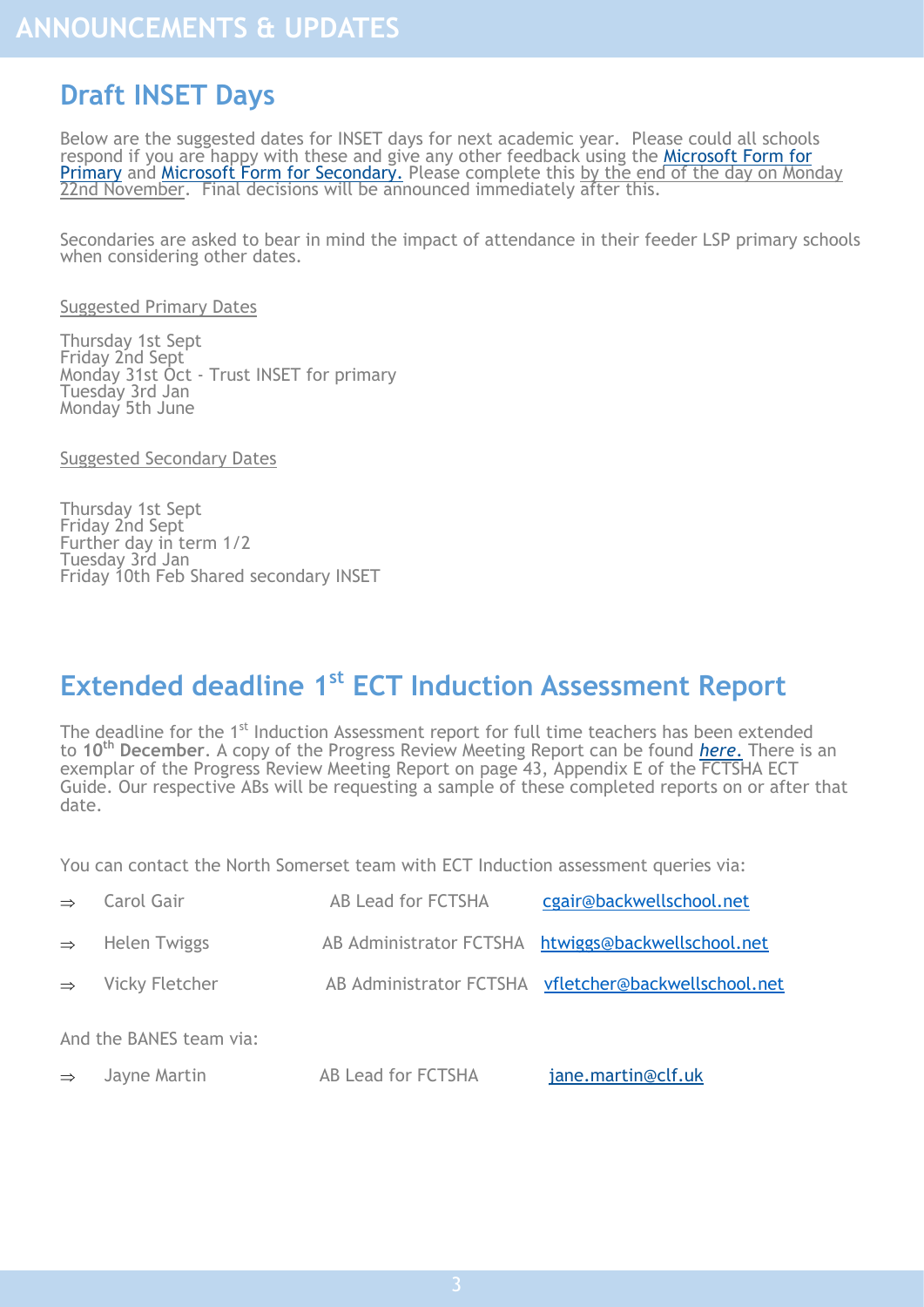## <span id="page-3-0"></span>**Household Support Grant**

The DWP has issued a new grant, called the Household Support Grant.

This is a new grant which covers all ages, not just school aged children, and this is not meant to substitute previous grants which were used to cover food during the holidays.

Request from North Somerset Council:

As free school meals is a primary indicator, entitlement to free school meals is being used to identify families with school aged children for help from the Household Support Grant.

Therefore, we are asking schools to provide 2 vouchers, one £50 voucher based on the free school meals report dated Friday 12th November (with vouchers to be issued anytime until Friday 10th December) and one £50 voucher based on the free school meals report dated Friday 7th January 2022 (with vouchers to be issued anytime until Friday 4th February 2022).

We are using these dates as there needs to be a distinction between this grant and previous grants used for school holiday vouchers.

Unlike the previous vouchers, children not showing on the reports, or children found to be eligible after the free school meal reports of 12th November and 7th January will not be eligible for the vouchers as these reports are our data cut. It is the free school meal report, not the date of eligibility that matters for this grant. If a child is still on your report but no longer attending your school, please do not issue a voucher - please email in and I will remove them from your report. If a child is dual registered / on a managed transfer please check they are not being issued a voucher by each school as sometimes they apply online for each school.

As part of the conditions of grant, please promote to parents that the vouchers are funded by the Household Support Grant from the DWP in any publicity/information given to parents. This means that schools who have given out vouchers funded by their school budget and publicised as such by the school, will not be able to claim from this grant to cover their costs, however they can give out these vouchers in addition.

Please email in your copy Wonde invoices to fsm@n-somerset.gov.uk as soon as possible after you issue them, by the 17th December for the first vouchers, and the end of February for the second vouchers.

We will also be able to give schools a contribution towards their admin fees in appreciation and recognition of the work involved in distributing these vouchers. This will be £50 or 2.5% of the value of the vouchers, whichever is greater.

Thank you for your time and help on this. Please email me if you have any queries.

#### **Key dates:**

•12th November 2021 – the free school meals report for the first voucher will be emailed to you on this day

•10th December 2021 – vouchers relating to the 12th November report need to be issued by 10th December at the latest

•17th December 2021 – deadline for the Wonde invoices for the first vouchers to be emailed to fsm@n-somerset.gov.uk

•7th January 2022 – the free school meals report for the second voucher will be emailed to you on this day

•4th February 2022 – vouchers relating to the 7th January report need to be issued by 4th February at the latest

•28th February 2022 – deadline for the Wonde invoices for the second vouchers to be emailed to fsm@n-somerset.gov.uk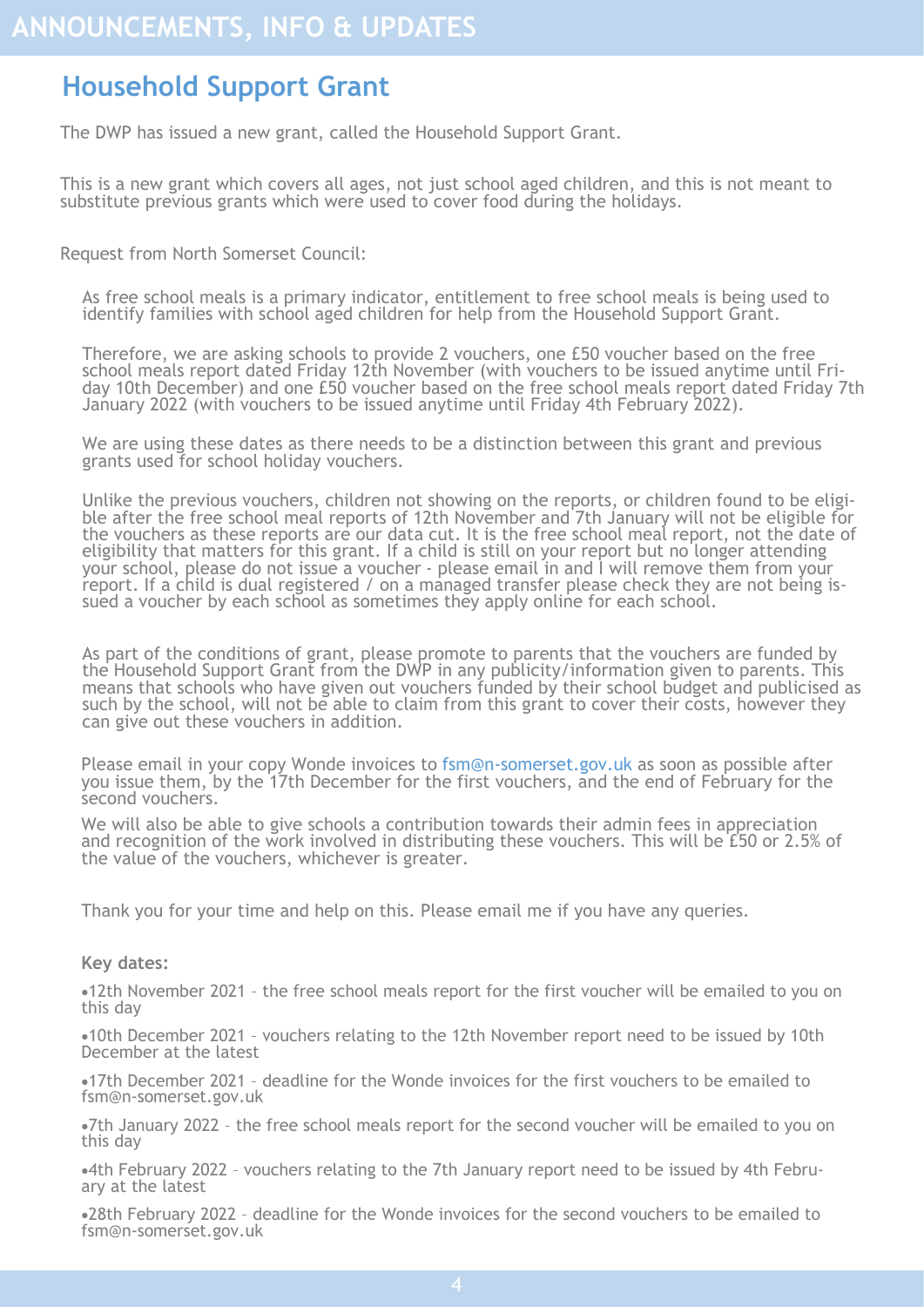<span id="page-4-0"></span>Arrangements from Bath & North East Somerset Council:

Bath & North East Somerset Council will also be allocating this grant but they are planning for it to be driven by their welfare support team.

All parents who receive the FSM vouchers through their centralised system will get an e-mail directly from the welfare team explaining the new grant. The parents will then have to accept the email instruction and will then receive a voucher or pre paid card to use. It is expected that these instructions will be issued shortly.

## **Condition and M&E surveys**

We are still aiming to issue the new condition and M&E surveys reports to schools this week. When available they will be placed in foldr and you will receive an email to let you know that they are available. We encourage you to review the surveys for your school and to let your hub estates lead know if you are happy with the reports or raise any queries with them. We ask that you complete this activity by 10th December as we will then begin to use the information to prioritise the next five year plan for our school condition allocation.

## **Place2Be's Senior Mental Health Leads Training**

The DFE is funding Senior Lead Mental Health Training for schools and colleges.

If your school/setting has not applied then there are still courses available. Please look at the web sites below for information.

Anna Freud-Schools must book their interest for the next round of DFE funded training directly through the Anna Freud website. The link is [here.](https://www.annafreud.org/training/training-and-conferences-overview/online-training-live-and-self-directed-courses/senior-mental-health-lead-training/)

- Check the eligibility of your school or FE college on the Department for Education's [terms and](https://www.gov.uk/government/publications/senior-mental-health-lead-training-grant-funding)  [conditions.](https://www.gov.uk/government/publications/senior-mental-health-lead-training-grant-funding)
- Complete the [DfE grant funding form](https://www.gov.uk/government/publications/senior-mental-health-lead-training-grant-funding)
- Once your application is approved, book your place on the [Anna Freud website.](https://bookwhen.com/place2be-smhl#focus=ev-sjpm-20220209140000)

#### **Further Info:**

The quality assured Senior Mental Health Leads training programme will support you to develop your whole school approach to mental health. To be successful on the programme you will want to prioritise this part of your role.

The Department for Education (DfE) is offering grants for Senior Mental Health Leads training to state-funded schools and colleges in England.

You can confirm your eligibility and apply through the DfE online grant **[application form](https://onlinecollections.des.fasst.org.uk/fastform/senior-mental-health-leads)**.

Leading mental health in a school is not something that can be carried out in isolation, you will need to draw on other members of the school community to make promoting positive mental health part of the embedded culture of your setting.

Of the eight learning outcomes put forward by the Department for Education, our programme covers, Leadership and Management, Enabling student voice, Staff Development, Identifying need and monitoring impact, Working with parents and carers, Targeted support and referral, An ethos and environment that promotes respect and values diversity.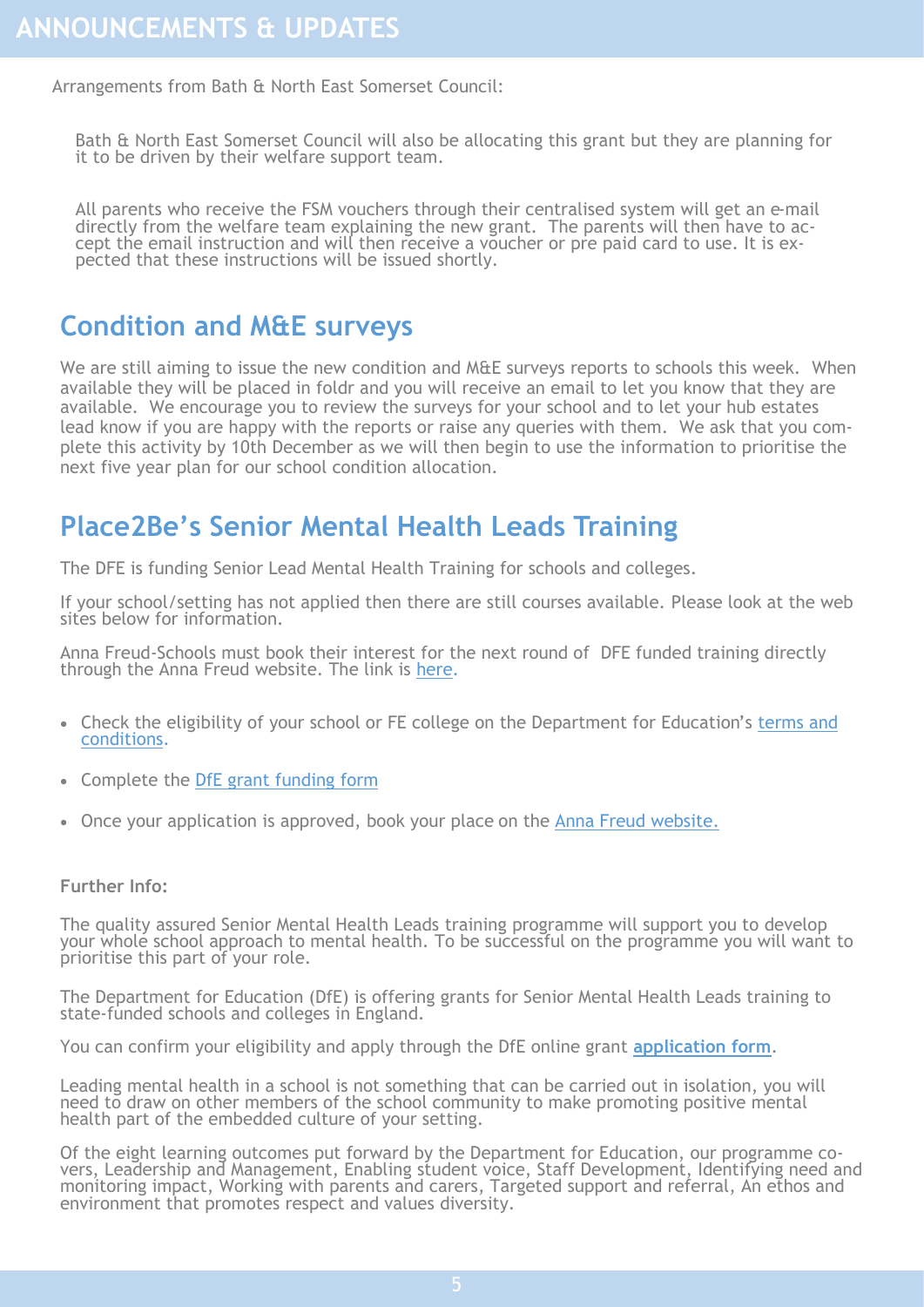## <span id="page-5-0"></span>**COVID-19 risk assessments**

A number of colleagues have asked when we will be reducing some of the additional control measures that we have put in place. We are keeping the infection rates under review and, whilst they are coming down, they are still high and above the national average. Our intention is to act together rather than on a school by school basis and to remove the additional control measures as soon as we judge it safe to do so (based on advice from the public health teams and delegated services).

If cases continue to fall we hope to be able to remove these additional control measures at the end of November.



## **FOCUS ON GOVERNANCE**

### **Internal Vacancy: Clerk to Local Governing Body and sub committees**

Winford CofE Primary School's Local Governing Board is looking to recruit a highly organised and proactive clerk to support the work of their local Governing Body (LGB) and its sub committees.

The postholder will be accountable to the local Governing Body, working effectively with the Chair of Governors, and with the Headteacher and other governors. They will also work closely with a newly created 'governance professional' position that is being recruited within the Trust reporting to the CEO, who will be responsible for overseeing all aspects of governance effectiveness and compliance within the Trust and supporting governance good practice.

Click [here](https://foldr.lsp.org.uk/public/WZVBN) to view advert and share with your colleagues.